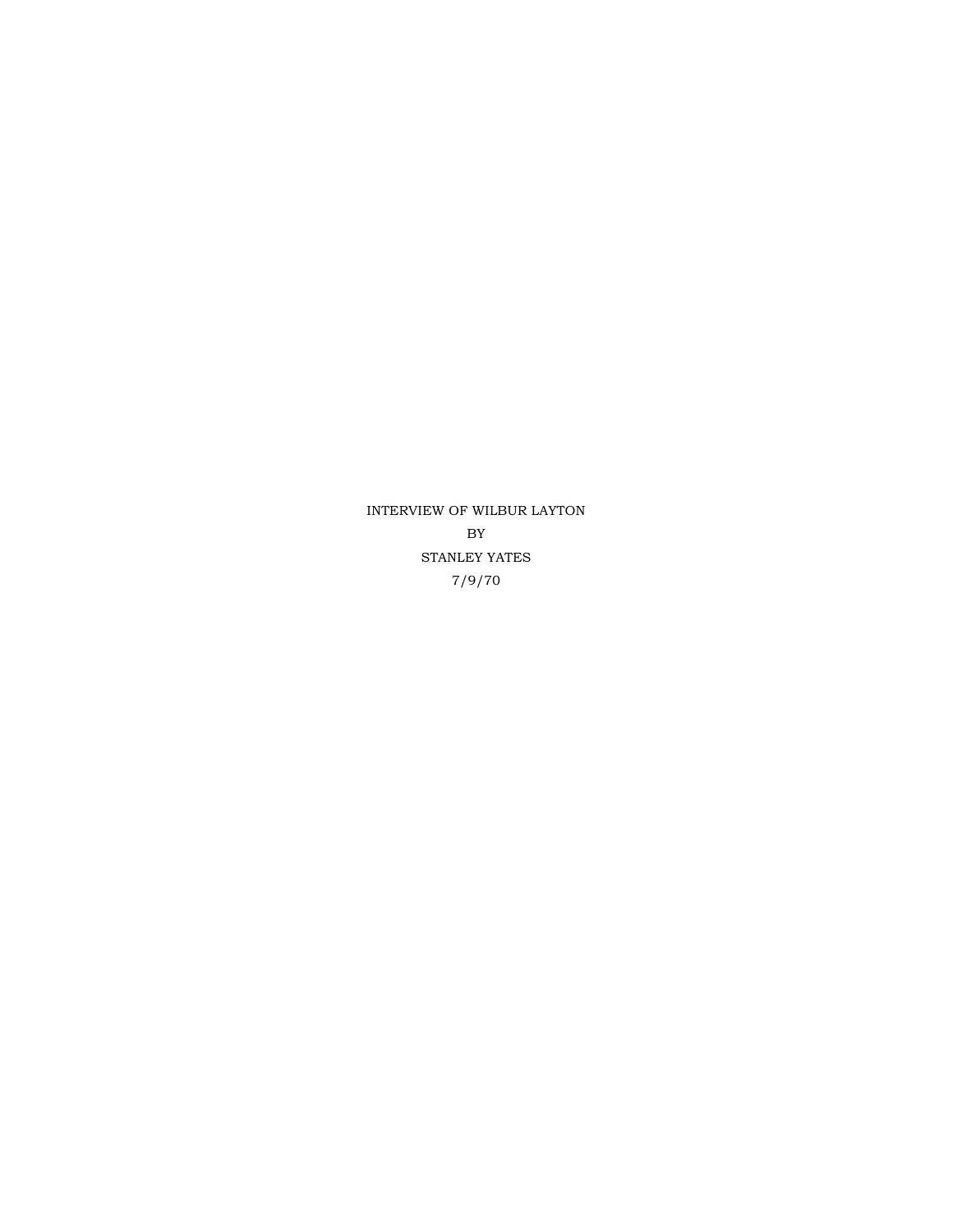- Layton: I am Wilbur Layton, Vice President of Student Affairs. I think the student participation in these events, personally I was aware of the events of Nixon on Thursday, April 30th, and Friday, May 1st, and Saturday, May 2nd, the people's rally only I was not personally involved, but only aware of the information coming to me through my staff. Other than the business performed, and the same thing is true of Monday, May 4th business, when the students protested down at the Selective Service office. Then on Tuesday, May 5th, I was aware that there was a possibility of Iowa State students doing some kind of protesting or demonstrating, but I was then told that they had gathered at the Union and were talking about the Kent State thing, talking about some time, reaction again. Interesting enough, I got that information through news. I went over to Beyer Gym for my regular exercise period at noon. I was taking a shower over there when Sandeen found me and told me about the attempt to, I think the language here is a little strong, I don't think they attempted to block the Naval Science building. They did indicate their displeasure with the Naval ROTC military men. They soaped some of the screens and some obscene words, but it wasn't any genuine attempt to block the Naval Science building. By the time I got dressed and across the street to the Naval Science building, the crowd had moved up to the Armory. Sandeen and his staff were keeping track of what was going on. Interviewer: By the time you got there they were already in the Armory?
- 

 Layton: No, I didn't even go to the Armory. They had left the Naval Science building by the time I got there. I went back to my office and Sandeen was in charge of keeping track of what was going on. But at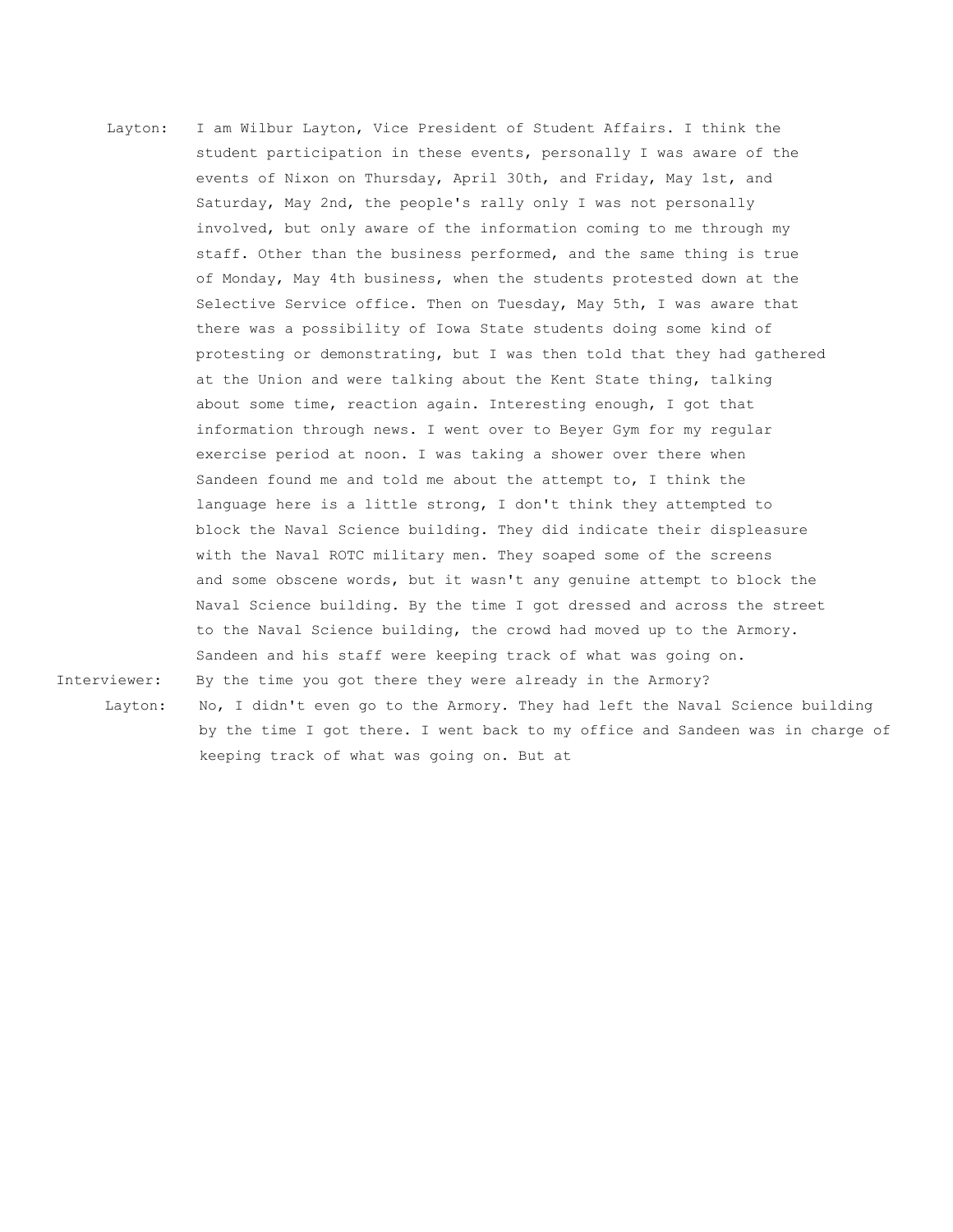the Armory, the information I got back from Sandeen was that the people there wanted to spend the night in the Armory, a sort of symbolic kind of thing. They were not interested in really, well, I got conflicting messages. They didn't perceive it as a general sit-in to block ROTC, and I'm not sure. My first information was that there were ROTC drills scheduled in the Armory and their position in the Armory itself was such that they were disrupting the activities that were going on. Now I heard later that there was an Air Force activity of some kind that had been canceled because of the people in the building. But the group was gathered in the center of the Armory floor. And they were sitting quietly and talking. Some of them were moving around. We and Sandeen kept informed of what they were doing and we referred or given several alternatives of their behavior and how they might respond to it. We finally got across to the group and [to] us that all they wanted to do was spend the night in the Armory and have a rap session. A few people that were saying to me or messages I got was some of these people wanted to be arrested. They wanted you to come in and arrest them so that they could be a symbol. Sandeen and I talked this over. It was apparent that there wasn't an easy way for us to go about causing an arrest because there wasn't a reasonable charge placed against them in order to arrest them, even if we wanted to.

- Interviewer: Did you feel that this was a strong possibility, if you arrest someone then they would become some sort of a martyr or symbol and you wanted to avoid this?
	- Layton: Yes. It appeared to us that as long as things were peaceful and nondisruptive, there was no point not to accommodate these people or have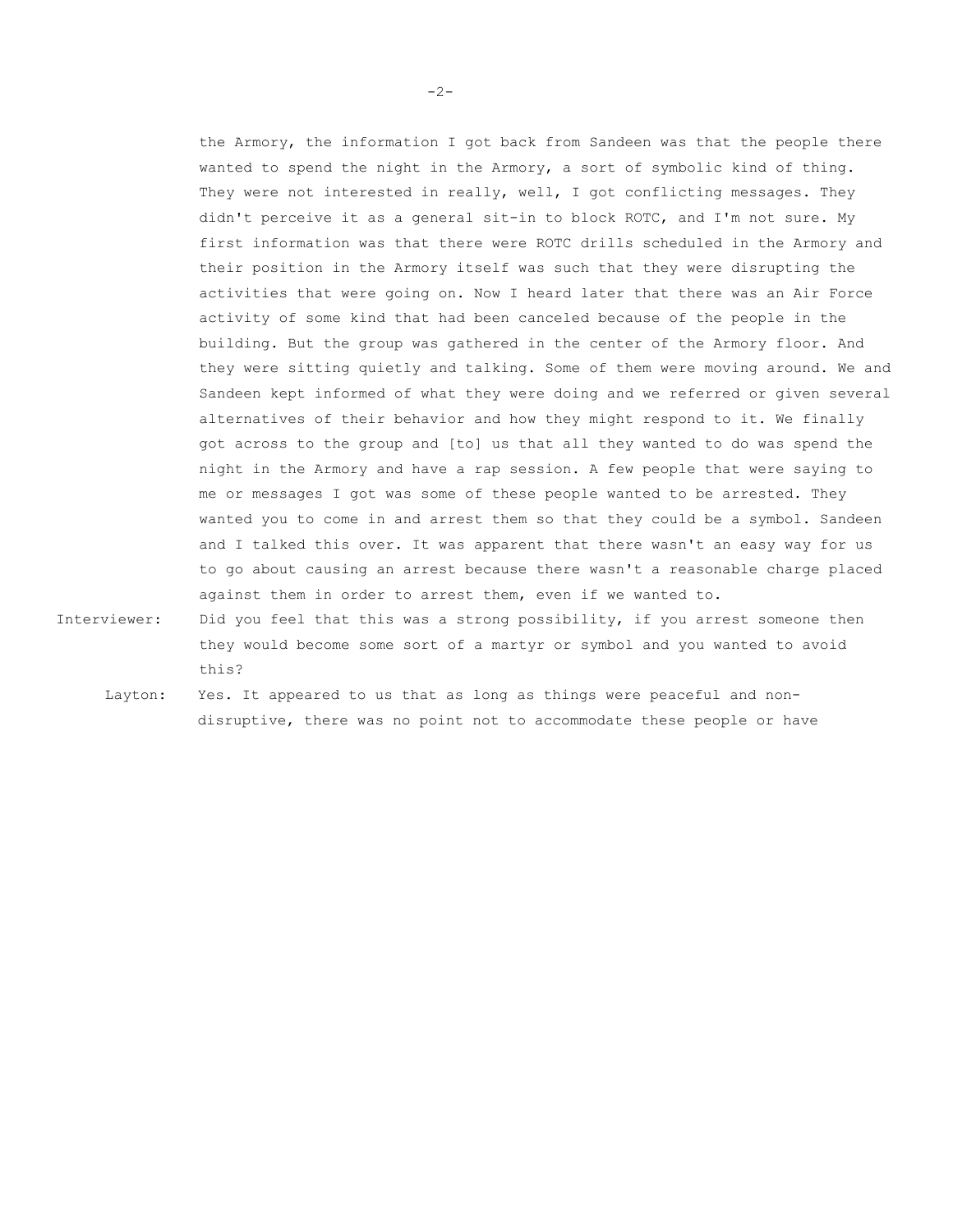arrests made.

- Interviewer: Now, I understand you attempted or at least investigated the possibility of an injunction. What happened there?
	- Layton: We found that this had to be done through the Attorney General office. And the Attorney General was reluctant to cooperate. So, it became apparent that we couldn't get an injunction on that day.
- Interviewer: Would you have used it if you got it? Layton: I don't know. It was one of the possibilities we considered and we wanted to be armed with it in case we needed it.

Interviewer: Why was it difficult to get one?

Layton: Well, by the time someone got to the Attorney General, it was after 3 o'clock. The Attorney General himself got into the act about 4 o'clock and after chewing out our representative, saying the University administration has to get tough with the students, he looked at his watch and said that his office closed at five and he can't possibly get an injunction for us by five o'clock, but tomorrow he'd get it. And our response was we needed it today, that it wasn't any good tomorrow. His advice to us was to declare the people trespassing, which is not a criminal offense, and use the football squad to go in and carry them out of there. So, we rejected that idea, too. So, then, when it became obvious to us that what the group really wanted in our judgment and our conversations with them, by that time I had gone over. I conferred with Charlie Vanderbur, the Story County Attorney, about both the injunction and the charges that might be placed against these people, and that was an unsatisfactory conversation. By that time, I went over to the Armory, talked with Dean Sandeen and his staff.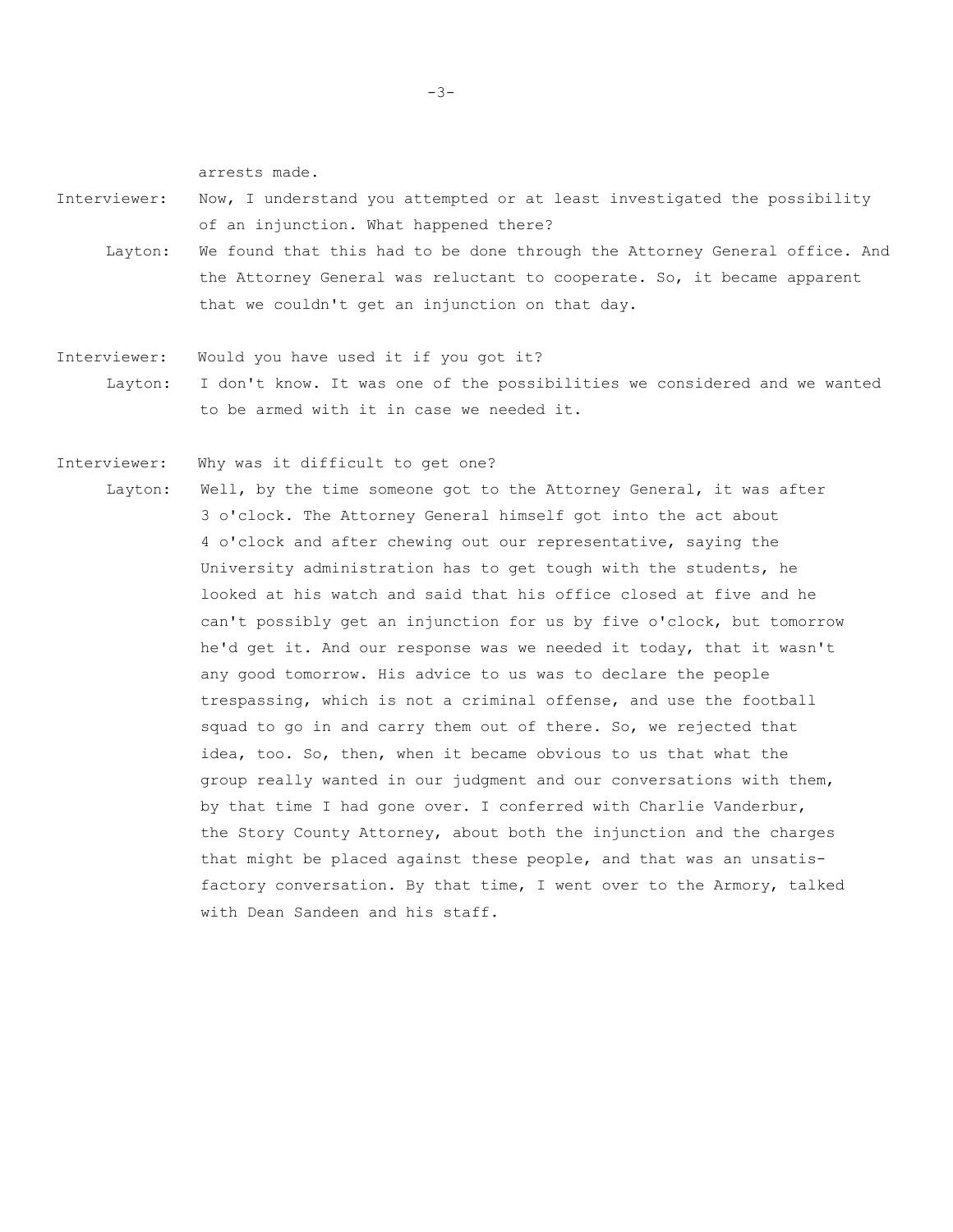Interviewer: Was this before five o'clock?

- Layton: Right at five, it was right in that neighborhood someplace and after talking to the students I talked to Professor Dave Metzler. We decided, Sandeen and I, to tell them that they were occupying a building without authorization, possibly that we could take disciplinary action against them if they didn't move. And it became obvious that this is the reaction they wanted. So, we, what became apparent is that they were determined to stay there. We decided that rather to enforce it, we would let them stay and I got on the telephone to several faculty members and asked them to call other faculty members and converge on the Armory and torn it into a rap session. I was very pleased with the way in which the faculty members responded, Roger Lawrence for example. So, this group of twenty to twenty-five or so faculty members came into the Armory and some of them stayed until 2:00 a.m.
- Interviewer: Did you seriously contemplate using disciplinary action against them if they didn't leave at a certain time?

Layton: Yes, these are things we did consider and actually told them.

Interviewer: The reason why you didn't institute action against them is what? Layton: As the evening progressed it became apparent that this would have been a negative thing to do. It would have caused the students to behave in an even more highly emotional state. One of the messages that kept coming through was the need for many of the students to talk to adults, faculty to express their feelings, have some attention paid to them, some understanding given to them. And so it became apparent to both me and Sandeen that we shouldn't switch our approach in working with the students, give an understanding approach instead.

 $-4-$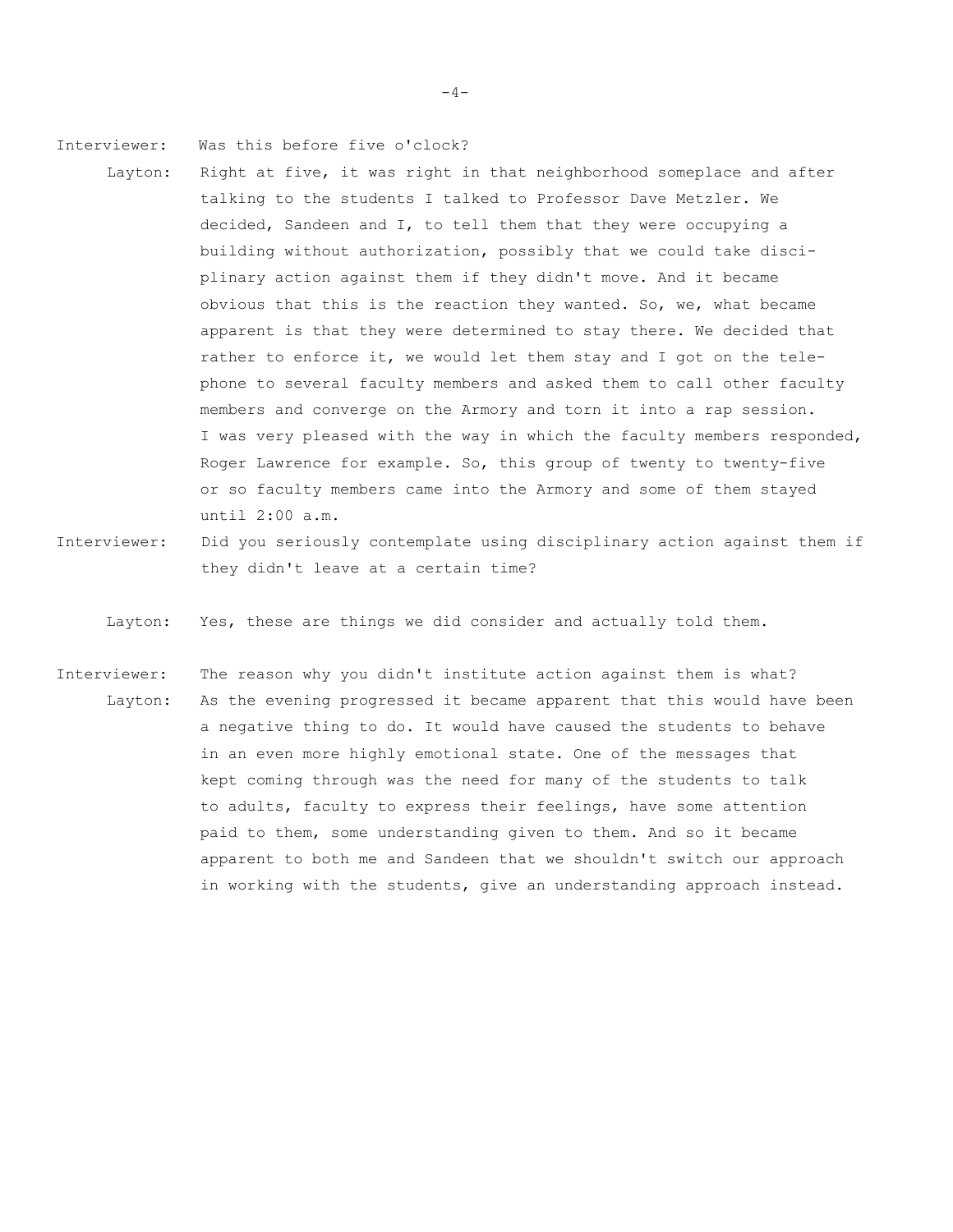And the students then, I came back over to the Armory about five in the morning and they had already moved out and cleaned up the Armory and left it nice and clean. There was a little bit of vandalism. I don't know who did it. Somebody wrote something like "Marx still lives" or something like that on a wall. Somebody tried to plug up a toilet. And outside of that, oh, somebody tried to swipe some medals and did from our trophy case. The students had moved out of the Armory by that time, 5:30 or so, in the morning, and some of them had gathered around the flagpole on central campus. The man who is responsible for raising the flag, whose name I don't know, had a police officer come to raise the flag and the students at the flagpole prevented them from raising the flag and they were prepared with a scuffle, I guess. So, the man who was supposed to raise the flag and the police officer said to them that their orders were to raise the flag, that they had no authority ourselves not to raise it. The students earlier had asked that the flag be lowered to half mast all day as tribute or memorial to the four Kent State students. This was refused but they were told that the flag could be lowered to half mast during the noon rally itself. Well, the students, they wanted it down all day or at half mast and if they couldn't have that they weren't going to let it go up. Dick Bender was one of those persons, the student group on the flag incident, and I went over and talked to that group about it. They seemed determined to keep the flag down. We finally agreed that what we should do is raise the flag at the rally or just before it and lower it to half mast during the rally and then raise it up again. They agreed to that and in the meantime I understand, I wasn't there when the conservatives came over. I was called on by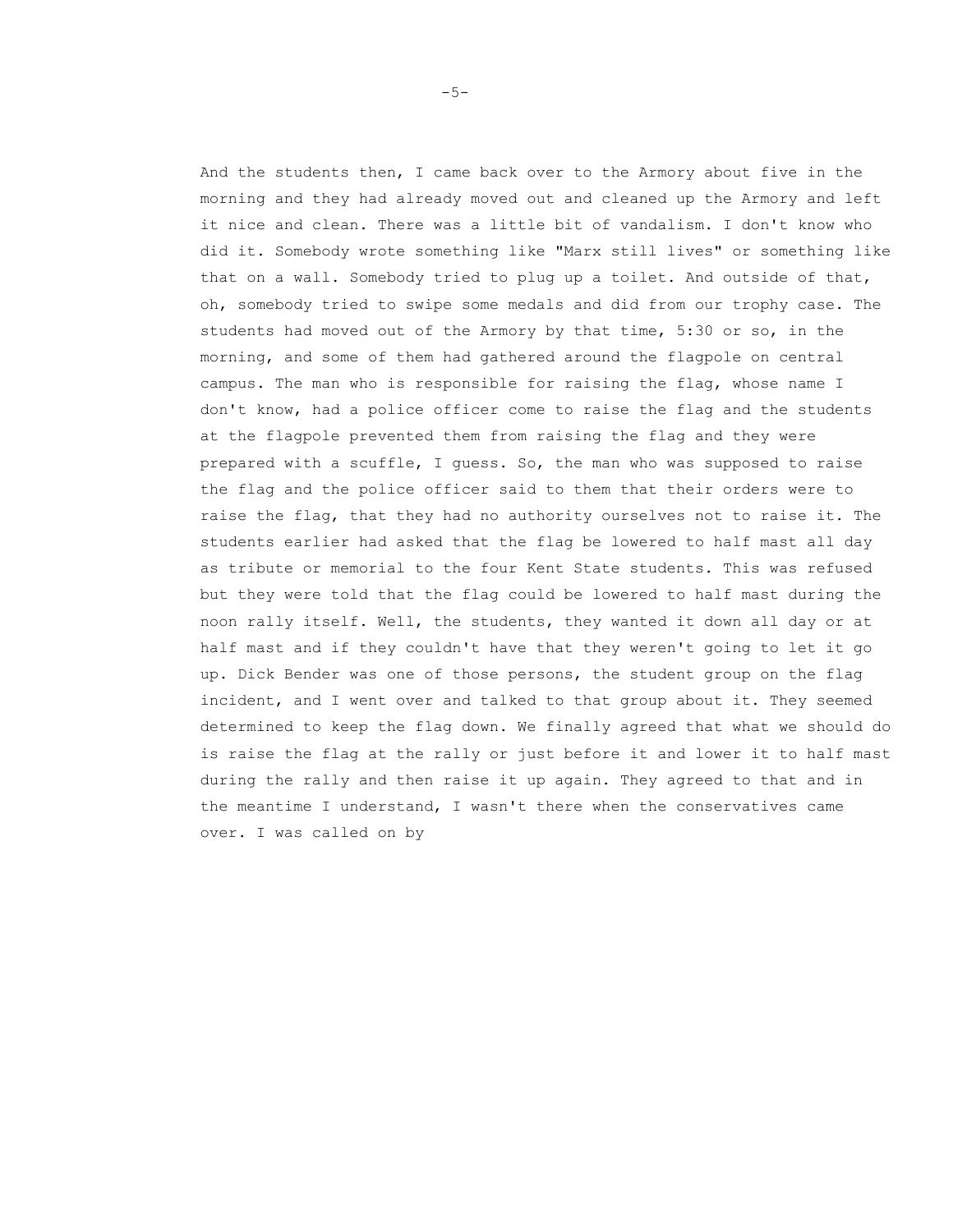Bjornseth, Augustine, Pete Julius, and Mrs. Bjornseth, and somebody else just before, protesting to me about the flag incident and insisting that the flag be up there. Now, I explained, one of the crucial things here in the decision not to raise the flag, of course, the issue was the day before there had been a riot on campus [in Alabama] over the same kind of incident and it didn't seem worthwhile to precipitate that kind of situation here.

- Interviewer: Did you explain that to the delegation?
- Layton: Right.
- Interviewer: What did they say to that?
- Layton: Essentially, come hell or high water, that flag has got to go up. So, I was called on by the conservative students. I explained to them that the flag would go up and be lowered to half mast at the rally and then be raised again. I also explained to them that the President's decision, he's the one who made the decision, that the flag stay down, and he did it and I am sure because of the fact that the riot had taken place and also at the University the afternoon before and we wanted to avoid things like that.
- Interviewer: But that didn't convince them, did it?
- Layton: Oh, no, it didn't appear logical to them and they just kept on insisting that we raise the flag. The flagpole is locked and they were going to break the lock and raise their own flag. They didn't see any inconsistency in their guilty goal in doing that as compared to the protesters and the kind of activity they were protesting. Anyway, the flag did stay down as the President ordered. It was raised and lowered to half mast and after the rally was over it was raised up to full again and the incident was forgotten essentially.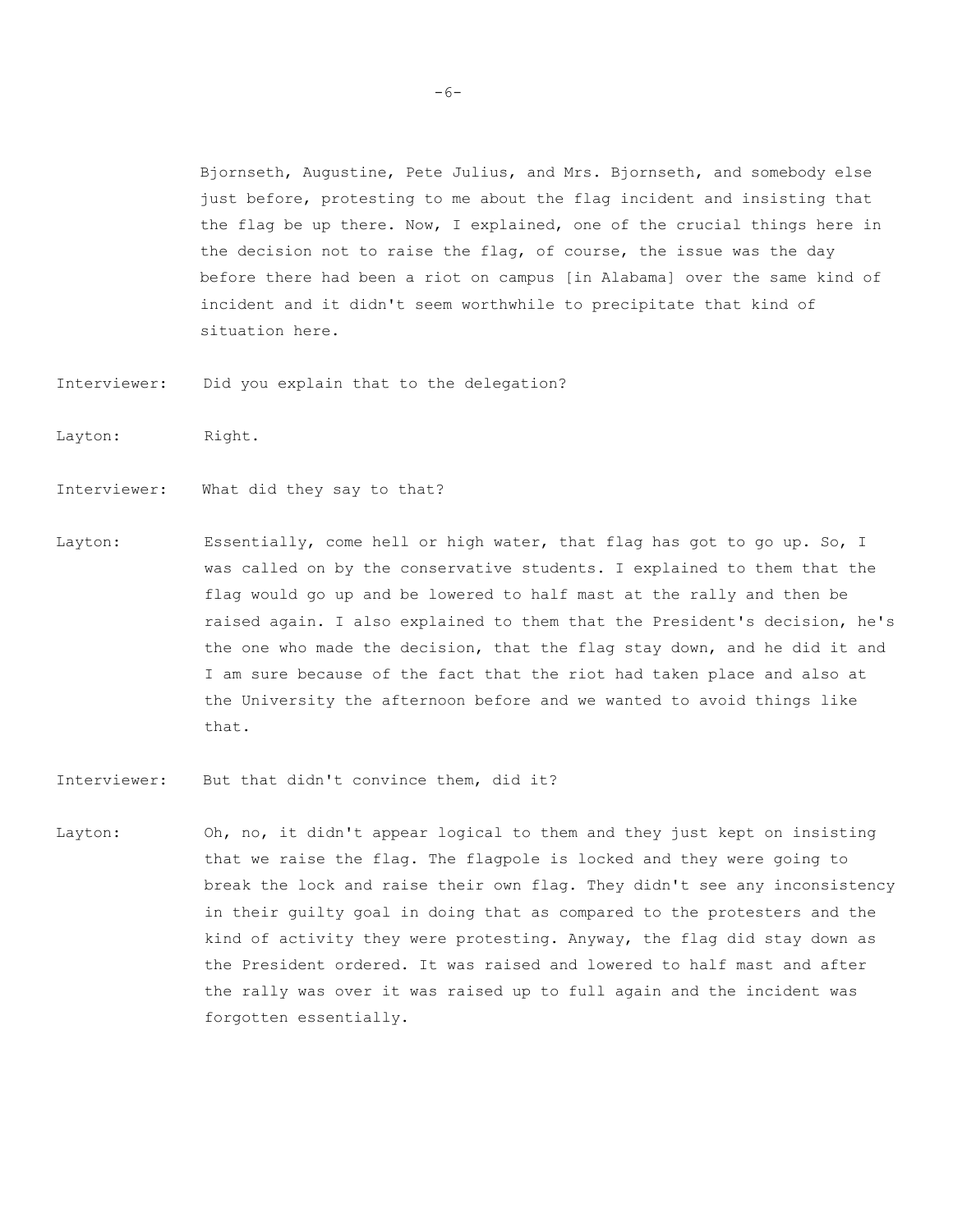So, after the flag incident, and at noon I stayed in my office looking down on the east steps of Beardshear, sort of keeping an eye on the rally. I didn't walk over to the rally itself. I stayed in my office because my staff, who was out milling with the crowd, was able to contact me that way rather than if I had gone out to the rally, there would have been no coordination. I recognized Bob Trembly's voice and his call for a migration over to the drill field to disrupt. I think a kind of amusing, well, an amusing side light to this that I want to come back to. First of all, Trembly did break into the middle of this rally program, perhaps when Stuart Smith, I forgotten exactly where the sequence of the program was. There were at least two more speakers left on the program and Trembly took the mike and called for a migration over to the drill field and attracted thousands, I don't know, quite a large number, anyway. I saw the group move over to the drill field, I stayed in my office. The plan was that this handful of people, we would arrest them for disturbing the peace and disruption. As it turned out there were thousands which made it impossible. In hindsight, perhaps, that drill should have been called off because it was provocative. The amusing incident is this: Bob Trembly has a friend, Jack Duffy, who is a graduate student in psychology. Jack chose to go into ROTC as his means of military obligation and Jack and Trembly are very close friends. They have courses and classes together and did a big project together a year ago. The strategy of the disrupters of the ROTC drill was to sit down in the parade area, and grab the ROTC men as they came by. Well, Trembly was sitting there as Duffy walked by and Trembly blindly reached out at the ROTC men and just happened to get

-7-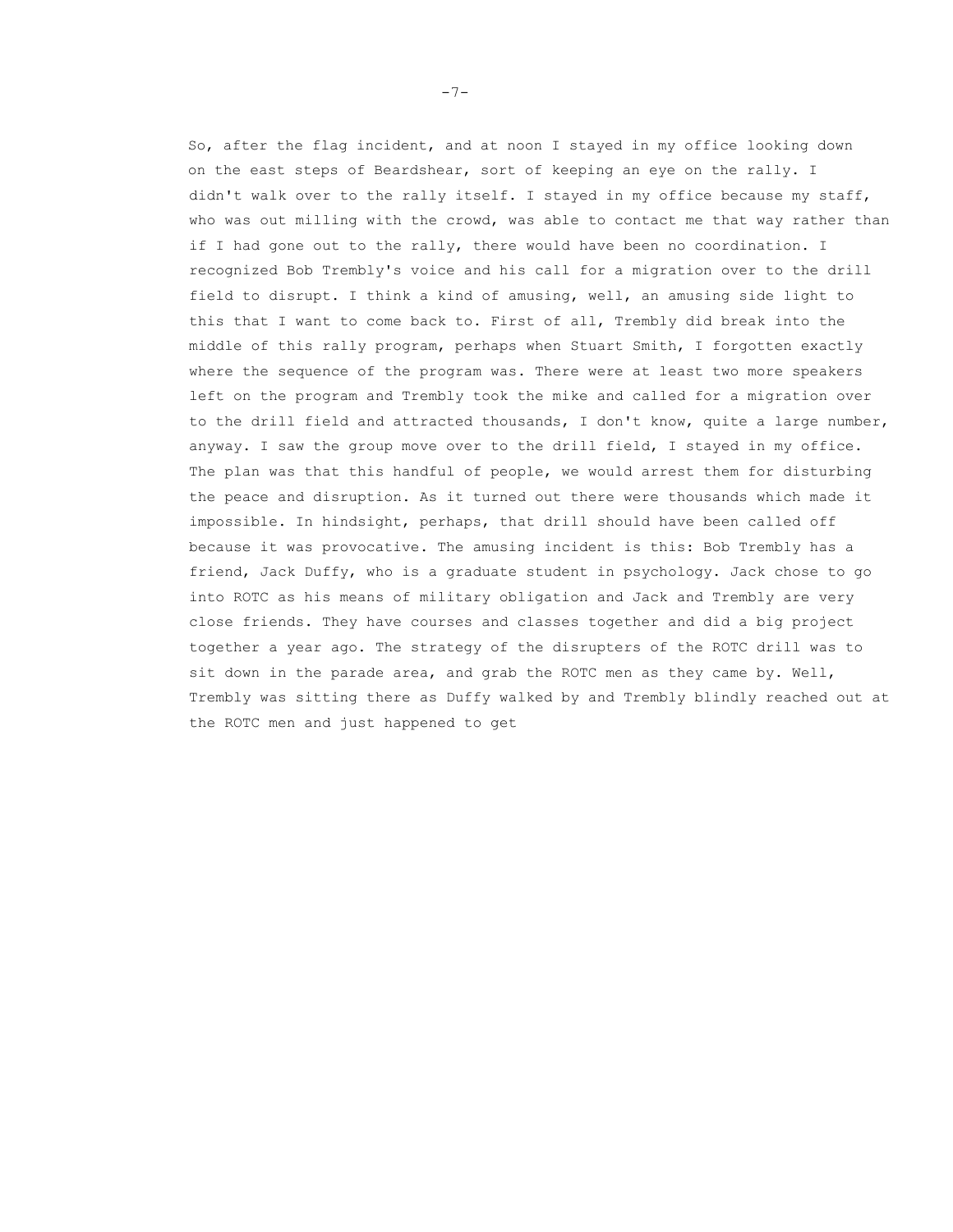Duffy and apparently had Duffy by one leg, and Duffy was down and shook his leg and said, "For God's sake, Trembly! You just ruined my shine." I found out about this, well, I knew of the disruption. They then moved into the Armory and I, myself, went over to the Armory. I just got there as the crowd had gotten up there, to a pretty high pitch and Trembly was again talking to them and this is something that can hopefully be verified with him, I haven't talked to him about it. My impression was that he was trying to exort the group to split up and go out and get more people involved in anti-war activities. And my own impression is that I think he lost control. He built them up to too high a pitch and somebody in the crowd yelled, "All the way to Lincoln Way", and judge as special significance. Now this just precipitated the movement of the group out of the Armory and they headed for Lincoln Way, went from Lincoln Way to Beach, stopped, and then went all the way downtown. They essentially repeated the path of the march they'd had on May 2nd.

- Interviewer: Did you alert the city officials that the crowd was headed downtown Ames, or likely towards that way?
- Layton: Yes, I did contact the police earlier that morning just to be informed of what was going on. Of course, they were concerned; well, they were worried about the Saturday, May 2nd, rally. They also knew about the crosses at the draft board the Monday before. The tension was quite high as they were concerned about implications of things down town. My own impression is that the, I had called Chief Siedelmann from the Armory when I saw the group building up this pitch, so that he would know the possibilities of this kind of action and as the group headed for Lincoln Way, they all began. Now he and his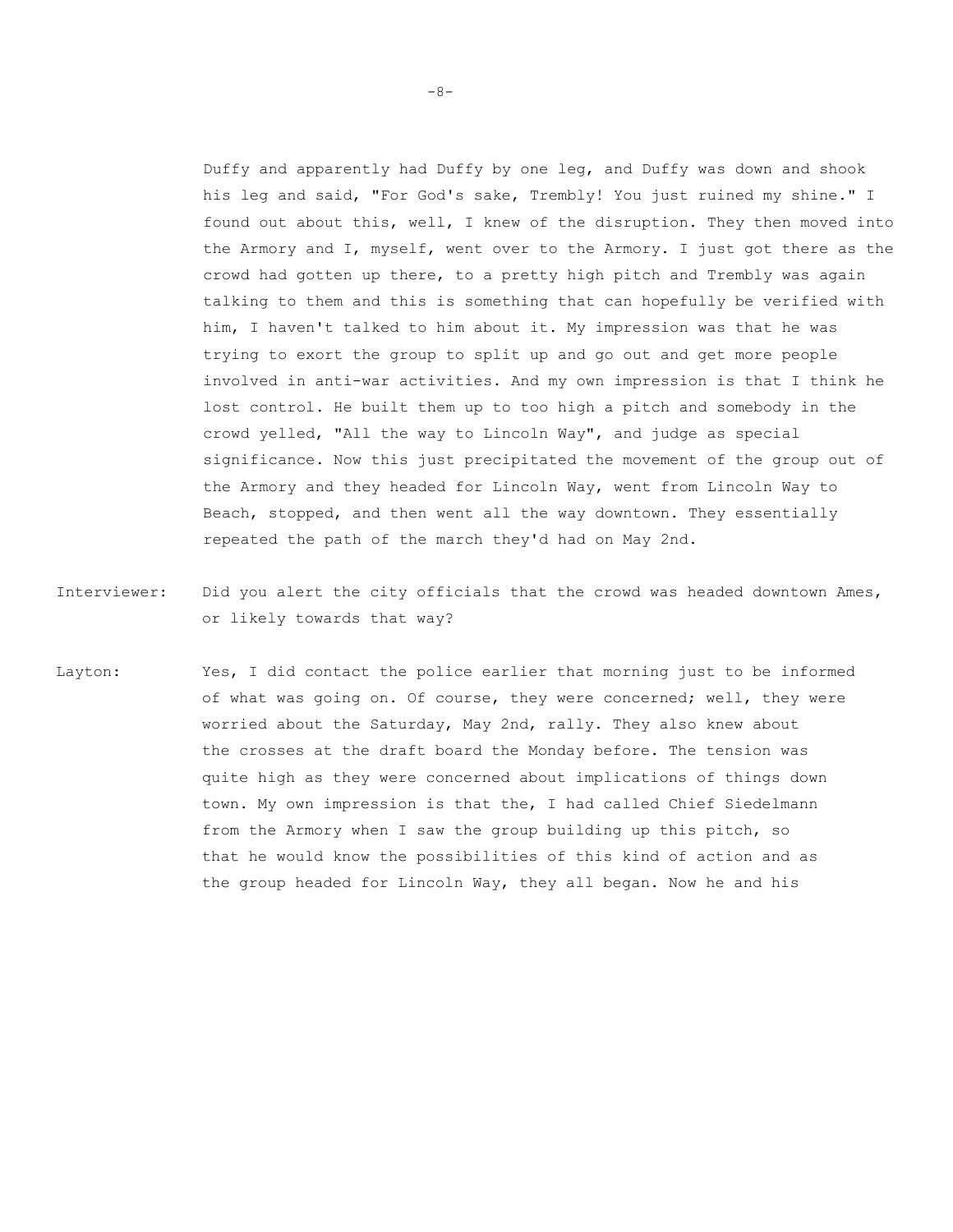force, I think, behaved beautifully because they didn't attempt to break up the thing. They sort of contained it, shaped its activities so that it wasn't wildly disruptive. So, I believe the police did a good job. I got in my car and then drove, I had driven down over to the Armory, down to Lake LaVerne to see where the group was headed or going and then I went back to my office to wait and see what happened. In hindsight, there was a relationship between the Armory, I hate to call it a sit-in because I don't really consider it a sit-in. Let's call it a teach-in. But the incident and the demonstrations in the Union earlier in the year. The demonstrations in the Union started out as a protest against military recruiters being in the Union and quickly turned from that into a demonstration in favor of freedom of expression and no limitation on the freedom of speech. At that time, in my judgment, instead of taking a hard line approach which would have been to say that these people were disrupting Union activities, calling in police and arresting them and so forth, I chose to understand what they were saying and agreed that there should be a non-disruptive demonstration allowed in the Union. So, I took that approach which was viewed by a number of people as a soft approach. Many people thought that they should have been arrested for the activities in the Union. My own judgment, from reading and knowing about incidents on other campuses in that particular situation, an excellent way to escalate the thing into a very nasty situation would have been to arrest the students. But our approach in this administration is really to try and understand what the students are trying to say to us. Sometimes they can say it verbally or orally, sometimes they have to do it in terms of other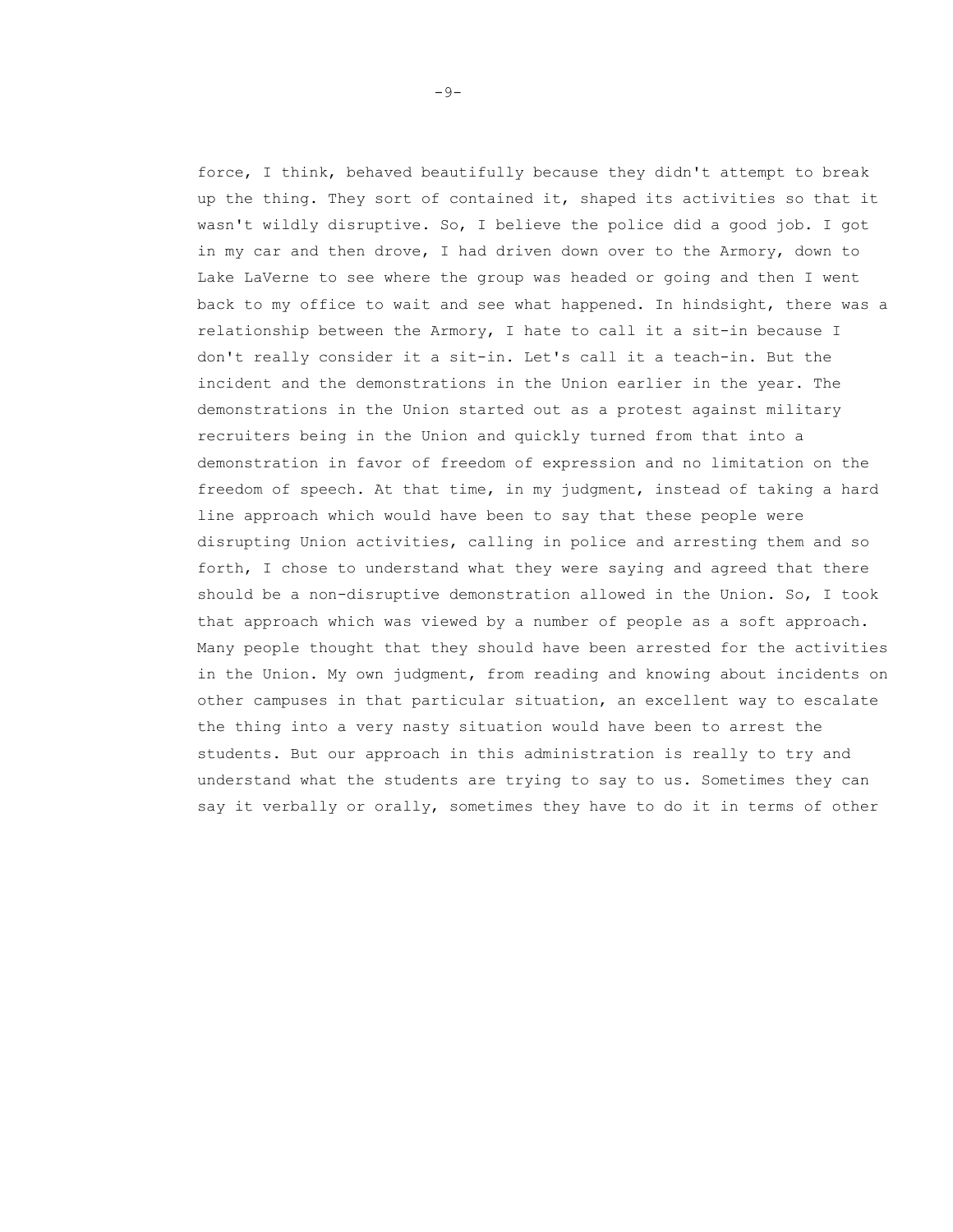kinds of behavior. And we don't always read the messages correctly but we try and understand what they are trying to express through these kinds of behaviors. And through that understanding decide how to work with them or help them meet their needs and what finally, I mean, the pattern was sort of set at the Union. It had been set earlier by other students, but this is what essentially repeated itself in the Armory situation. It became clear to us what the majority of the students were trying to say, trying to express, which was a combination of the anti-war sentiment plus shock and whatever, grief, over the Kent State incident. It became obvious that this is what they were trying to deal with. They were extremely frustrated over these things. The Cambodian thing, of course, had been a frustration, and the Southeast Asian war. But this combination of frustration and grief. Many of them were trying to cope with their own feelings, reactions and so forth. And in my judgment the heavy hand in the Armory situation, calling in the police and arresting them, would have for the majority of the people there, compounded their frustrations. And as it was taking a somewhat understanding approach, the faculty helped a great deal here talking with them, taking that approach. It helped the students deal with the feelings they had and helped them satisfy their needs. I think from the experience of Mayor Daley in Chicago among many others and the Berkeley events of '64, that the way to rapidly escalate things like this, make them grow in a very rapid way, undesirable direction, is to use a heavy hand.

Interviewer: Were you criticized again, though, by the Armory incident as you had been before?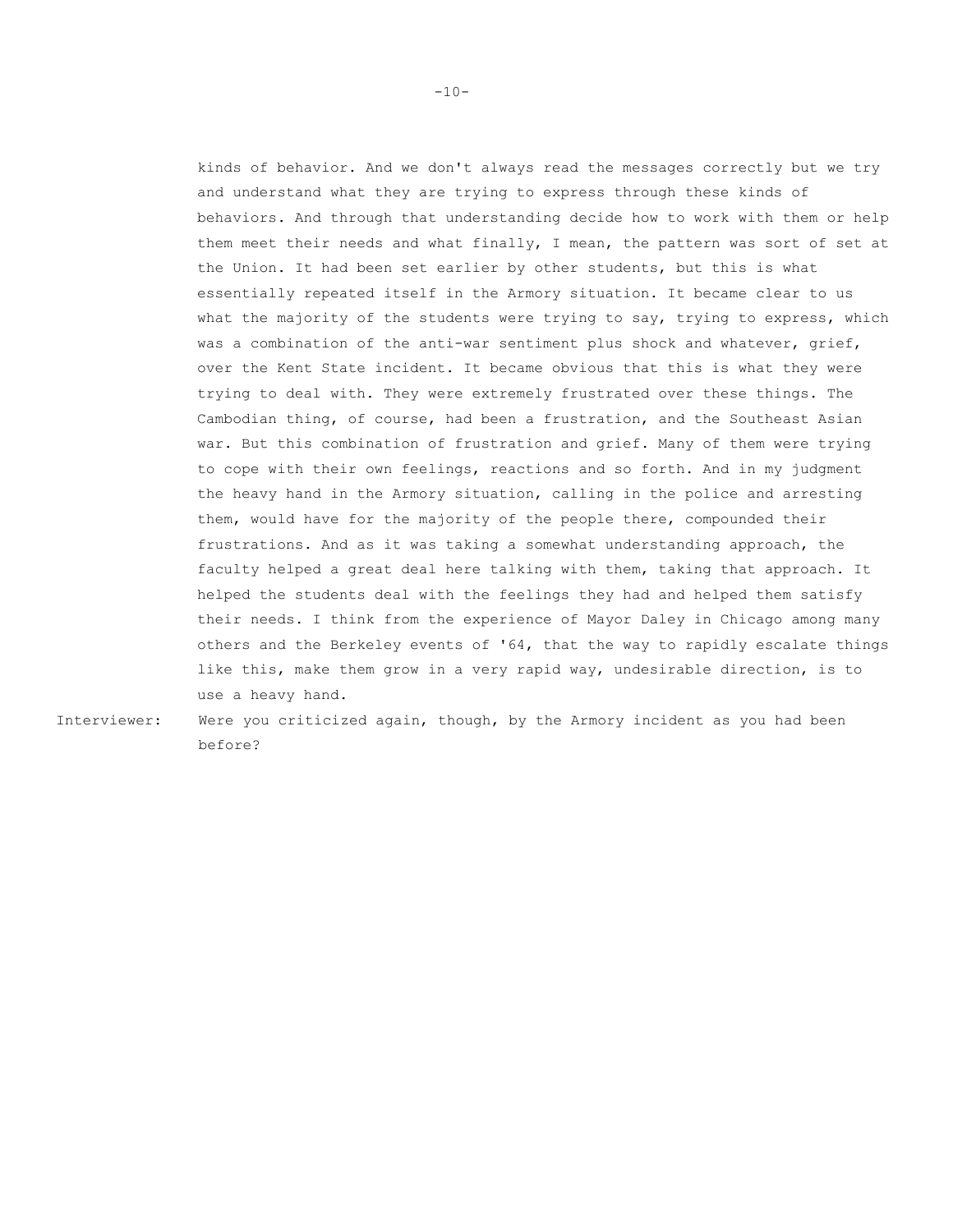- Layton: No, not as much although there was some criticism from people concerned about the flag raising incident. They were upset. But it wasn't as strong a reaction as the Union thing. And I think it is in part because of the Cambodian decision and the Kent State murders that many people gained a better understanding of why students might behave in a certain way. And, so, I think they tended to react in a more understanding way.
- Interviewer: Are you making any kind of plans for hostile actions next fall? Layton: Only in terms of trying to be sensitive to issues and things that would upset the students. Again they can feel frustrated or get emotional, tense, and so on.
- Interviewer: For example, there may be some agitation for time off for the campaigning next fall. Do you think this might cause unrest tension on the campus? Layton: I am sure it will cause some. The Board of Regents indicated that there won't be a two-week vacation. The Faculty Council has been working on another statement, I haven't seen it yet, relevant to this business at this time. I think there is plenty of time that students can make in and around their class
- Interviewer: Again, would you favor something that would encourage faculty members to take this into consideration if students wanted to postpone the course?

schedules if they really want to do it.

Layton: As always, this is up to, as it was this spring, it's between the instructor and the student. They can work out, within our existing framework, which is pretty flexible, if they can work out something that will give the students some extra time, fine. The students,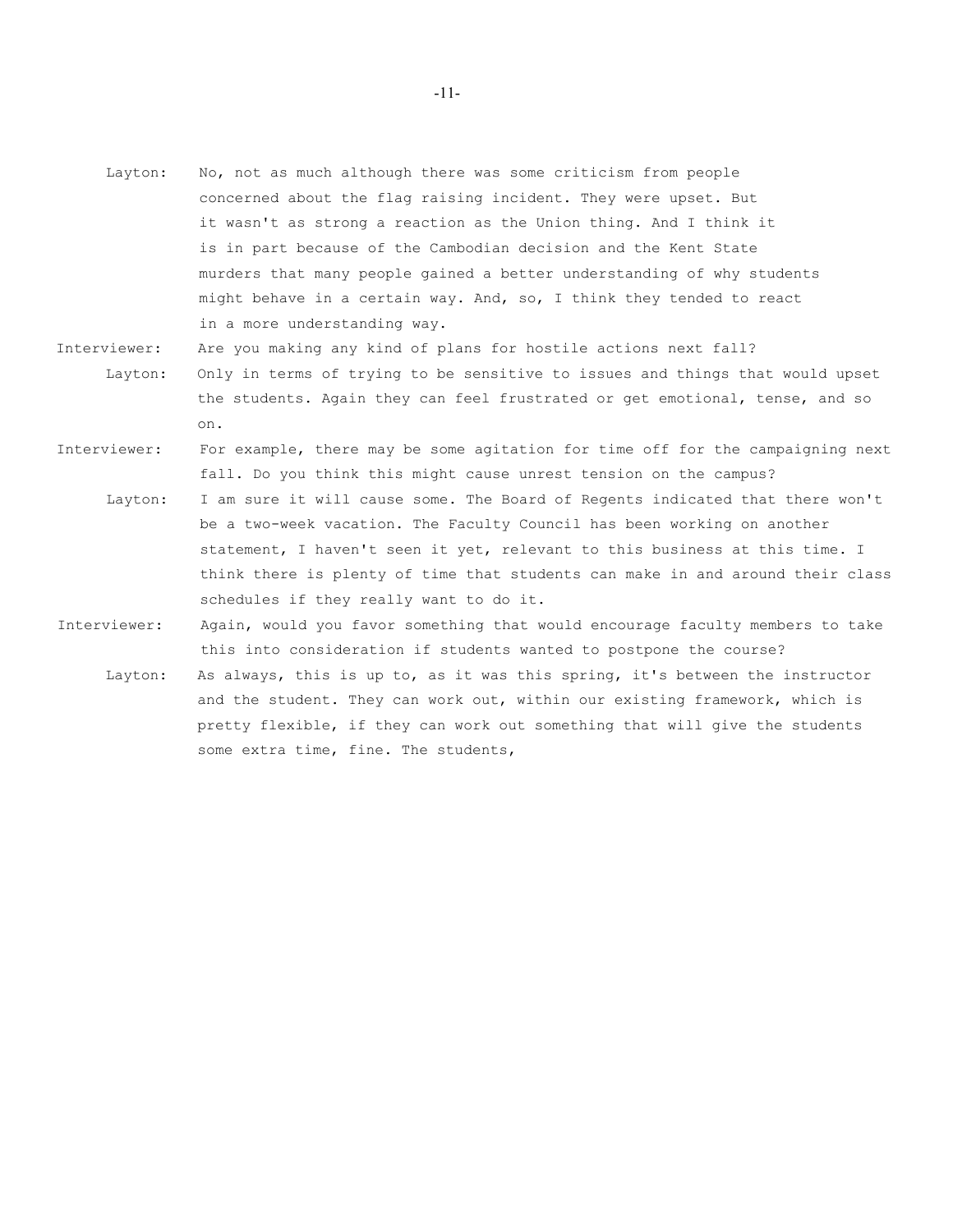I think, should, if they feel that strongly, I think that they have to learn that they can't have their cake and eat it, too. If they feel strongly enough, I think students ought to drop out of school for the quarter and give that as a personal contribution for the whole thing. Or reduce their class loads. They can have both then. I suppose my attitude is that the University itself shouldn't always be picking up the tab or things like that. Students accuse us of talking about business as usual, but the students on the other hand are talking about business as usual and they don't want to lose anything through their participation. My impression is that many students this fall will be quite active in election campaigns. The thing I am afraid of or concerned about is the aftermath of the elections because my own personal prediction is that the students campaigning is not going to be effective overall. In fact, just the opposite. That we will have a, I'm afraid, a continuation of movement for conservatives. And students in the main are going to be backing liberal candidates. They are going to be extremely frustrated when they see the election results the morning after the elections.

- Interviewer: And they will think they can't get through the system of elections. Layton: Yes, it's going to be two more years before national elections so this is going to add to the demonstrations.
- Interviewer: By that time various amendments may be passed through Congress so that a lot of the pressure may be off.
	- Layton: As far as Southeast Asia is concerned. These are the kinds of things we have to look forward to this fall. And I don't have any, I think the key to this whole business is to help the students deal with their frustrations they have, help them satisfy their needs, ways other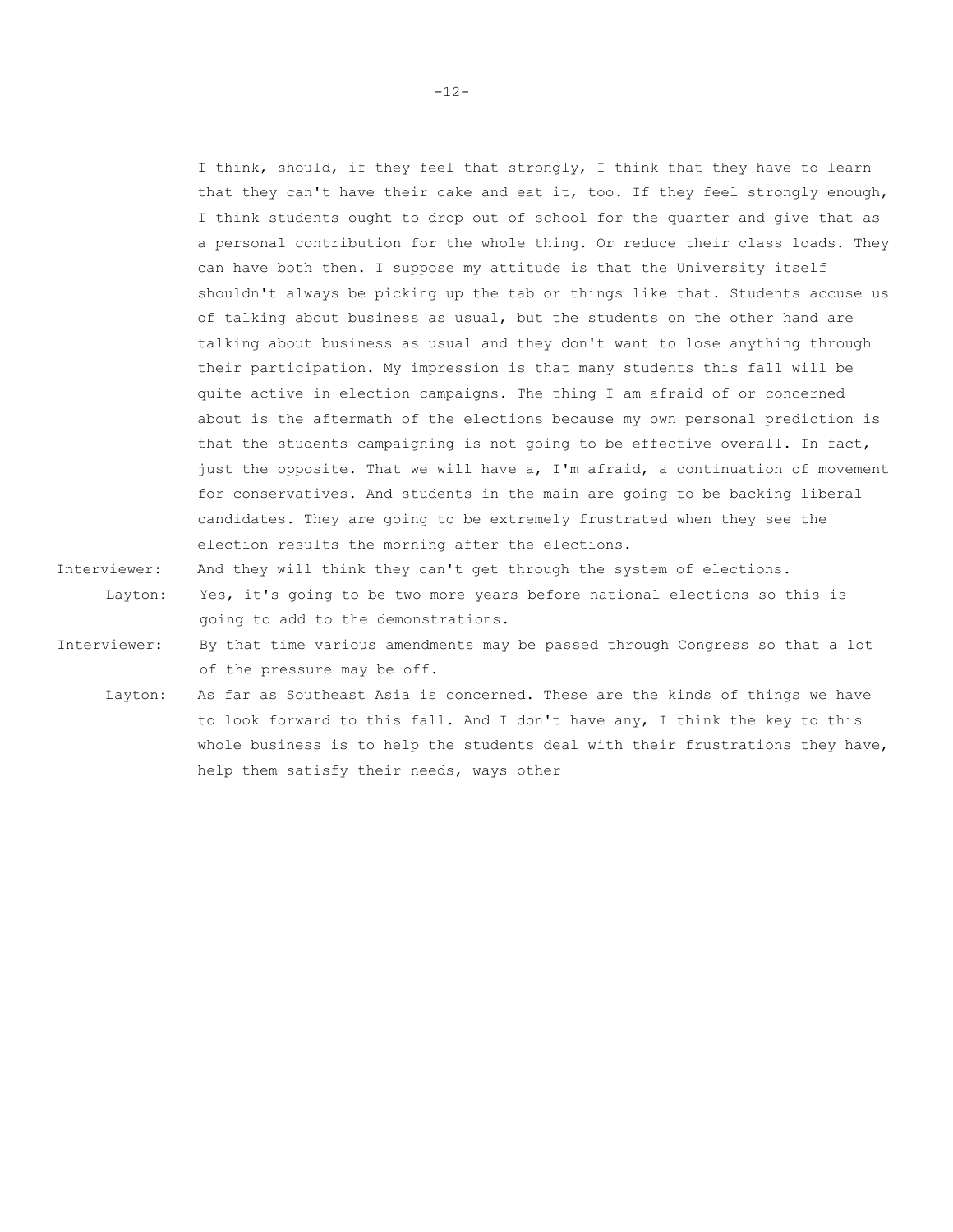than disruptive activity and violence.

Interviewer: Did you participate in the or go down to the meeting in Des Moines held by the Regents on proposals to control students?

Layton: Yes, I was there.

Interviewer: Do you have any general impressions of that?

- Layton: I think that it was interesting that the messages that were being transmitted by students and faculty members, primarily from the University of Iowa, was, "For gosh sakes, listen to us, involve us in our own governance, we want to participate", and so on. The people furthest away from the campus, the American Legion, the Farm Bureau, and some others, the more conservative people were saying "Use a heavy hand." There were practically no specific constructive suggestions other than the kind of thing saying "let us participate."
- Interviewer: Did the meeting ask any questions or was it strictly a hearing? Layton: It was strictly a hearing. There were a couple, three questions asked, though. Interviewer: Did you have any informal meetings with the Dean of Students from the other campuses or are you beyond that?
	- Layton: We communicate by telephone here in Iowa. I would guess that this fall we will start meeting regularly, be more formal. There is a group of about twenty Vice Presidents for Student Affairs that has been meeting together for about six months. We use this to retreat and keep track of each other. We have a person working on this which must take five to ten hours. It's the University of Maryland. It's a way to keep track, communicate. I think our students behaved themselves admirably this Spring. I can't really condone Bob Trembly for leading the troops over to upset the other troops. I think this

-13-